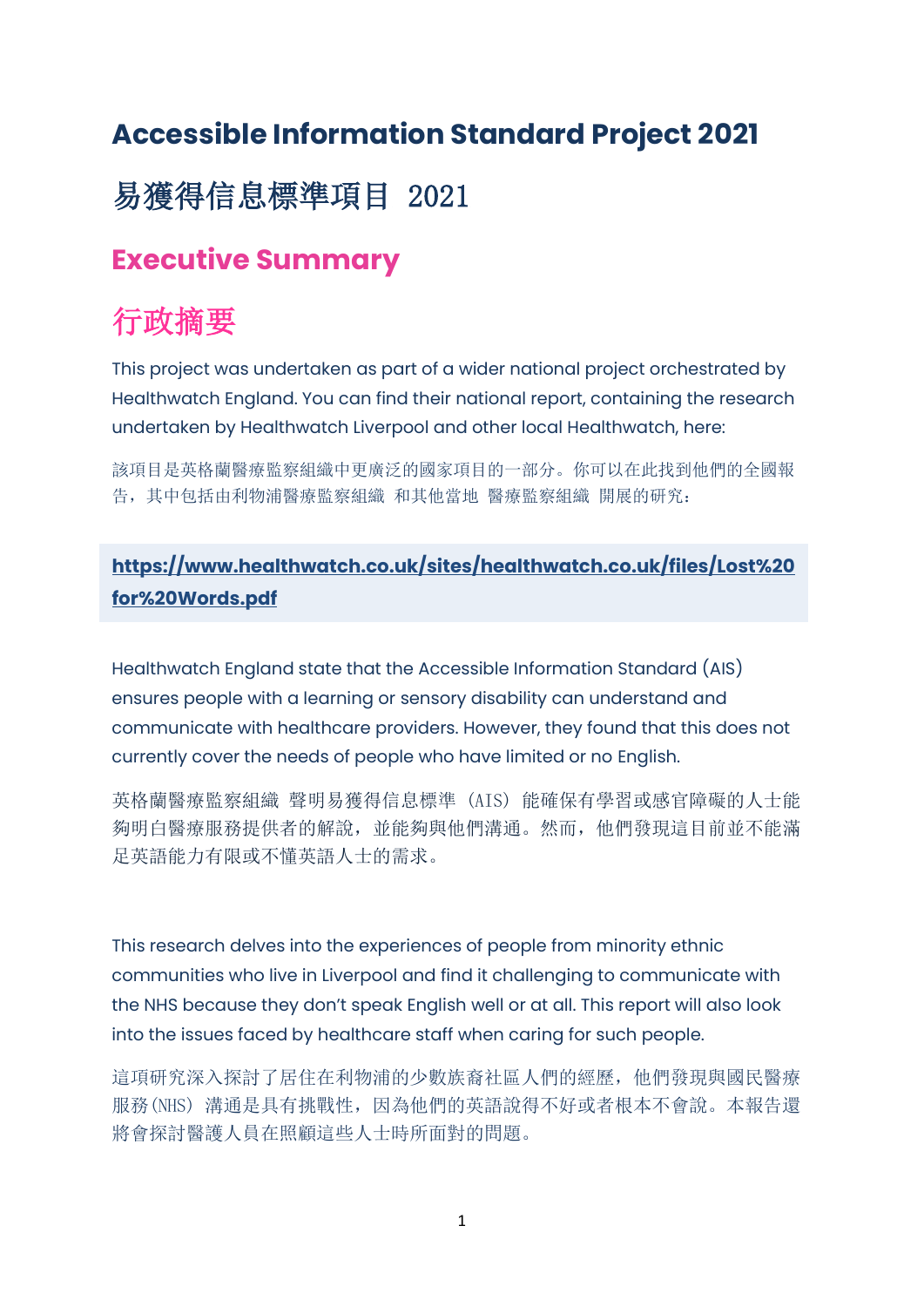Healthwatch Liverpool interviewed 22 people and 5 members of staff between October and November 2021. Healthwatch England produced our interview guide following discussions with the local Healthwatch and a panel of "experts by experience" from Doctors of the World - an independent humanitarian movement that aims to empower excluded people to access healthcare.

利物浦醫療監察組織在 2021 年 10 月至 11 月期間採訪了 22 位人 士和 5 名工作 人員。英格蘭醫療監察組織提供了我們採訪指南,以致能與當地醫療監察組織和來自 世界醫生組織的"經驗專家" 進行討論。世界醫生組織是 一個獨立的人道主義運 動,旨在促進那些被忽略的人士能夠獲得醫療保健。

Our evidence, along with evidence gathered as part of the national project via other local Healthwatch, concluded that people who experience language barriers struggle at all points of their healthcare journey. They find it difficult to register with a GP, access urgent care, navigate large healthcare premises, explain their problems, or understand what the doctor says.

我們的證據以及作為國家項目一部分中诱過與其他當地醫療監察組織,所收集的證據 得出的結論是,遇到語言障礙的人士在醫療服務旅程的各個階段中都是在掙扎。他們 發現很難註冊到一位全科醫生、獲得緊急護理、在大型醫療建築內辨識方向、解釋他 們的問題或理解醫生所說的話。

Interpreters were difficult to access for patients and service users, and some did not even know that they were entitled to them during healthcare appointments. When patients and service users did receive language support, it was often inadequate. Interpreters sometimes did not show up, or individuals were provided with inappropriate support; interpreters who spoke an incorrect language or dialect, or interpreters who were not of the appropriate gender for a patient to feel comfortable when speaking about sensitive issues. Some patients were told to utilise family and friends for interpretation, whilst other said they were not allowed. Sometimes patients preferred using friends and relative to support them whilst others thought it was inappropriate. When not provided with support, appointments had to be cancelled, rescheduled. Some patients had to rely on their own limited English, utilise other means to communicate such as hand gestures, or record consultations discussing their medical issues either via a device or on paper to be later translated by somebody else.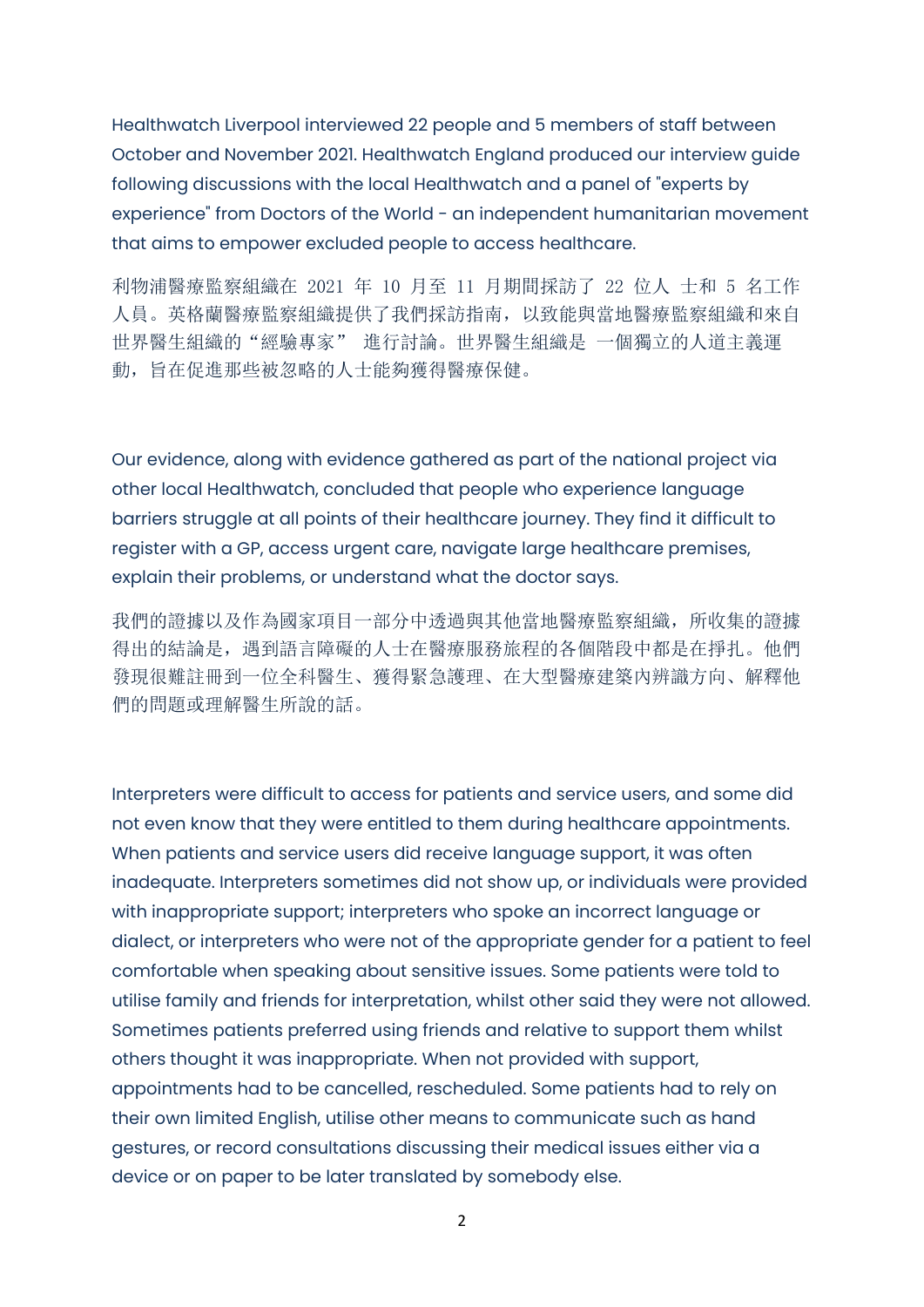患者和服務使用者很難接觸到口譯員,有些人甚至不知道他們在醫療預約期間有權使 用口譯員。當患者和服務使用者確實獲得語言支持時,通常是不夠的。口譯員有時沒 有出現, 或者向個別人士提供了不適當的支持;說不正確語言或方言的口譯員, 或性 別不合適的口譯員,以致患者在談論敏感問題時感到不舒服。一些患者被告知可以讓 家人和朋友翻譯,而另一些患者則表示不允許。有時患者更喜歡使用朋友和親戚來支 持他們,而其他人則認為這是不合適的。如果安排不到語言支持時,預約就被迫取 消,並要重新安排預約。一些患者不得不依靠自己有限的英語,或使用其他方式進行 交流,例如手勢,或者使用工具或紙張以記錄他們所諮詢討論的醫療問題,以便稍後 由其他人為自己翻譯。

Staff also felt constrained when trying to support patients with a language barrier. Staff told us that there was not an efficient or appropriate way to record and communicate to other services patient's language support needs. Staff mentioned other constraints such as staffing, time, resources, and budgets to justify why they thought patients were not being adequately supported with their communication. Patients and staff suggested various changes that could be made to improve support such as automatic alert systems to flag people's language needs, easier access to translated resources, and flexible support based on individual needs.

工作人員在嘗試支持患者時也感到受到限制因為有語言障礙。工作人員告訴我們,沒 有一種有效或適當的方式來記錄患者的語言支持需求並與其他服務機構進行溝通。工 作人員提到了其他限制因素,例如人員配備、時間、資源和預算,以證明他們認為患 者的溝通沒有得到充分支持的原因。患者和工作人員建議可以進行各種更改以改善支 持,例如自動警報系統以顯示人們的語言需求、更容易獲得翻譯資源和根據個人需求 的靈活支持。

At the end of our research, Healthwatch Liverpool recommends that there should be clearer guidance made available systemwide to ensure that there is consistency when offering patients language support including the option to record and enact personal preferences for support where possible. We would also recommend that NHS staff should be routinely trained to be aware of cultural sensitivities and the importance of addressing language support needs in healthcare consultations. Additionally, there should be more options for general healthcare advice and information to be translated into community languages in primary and secondary care settings.